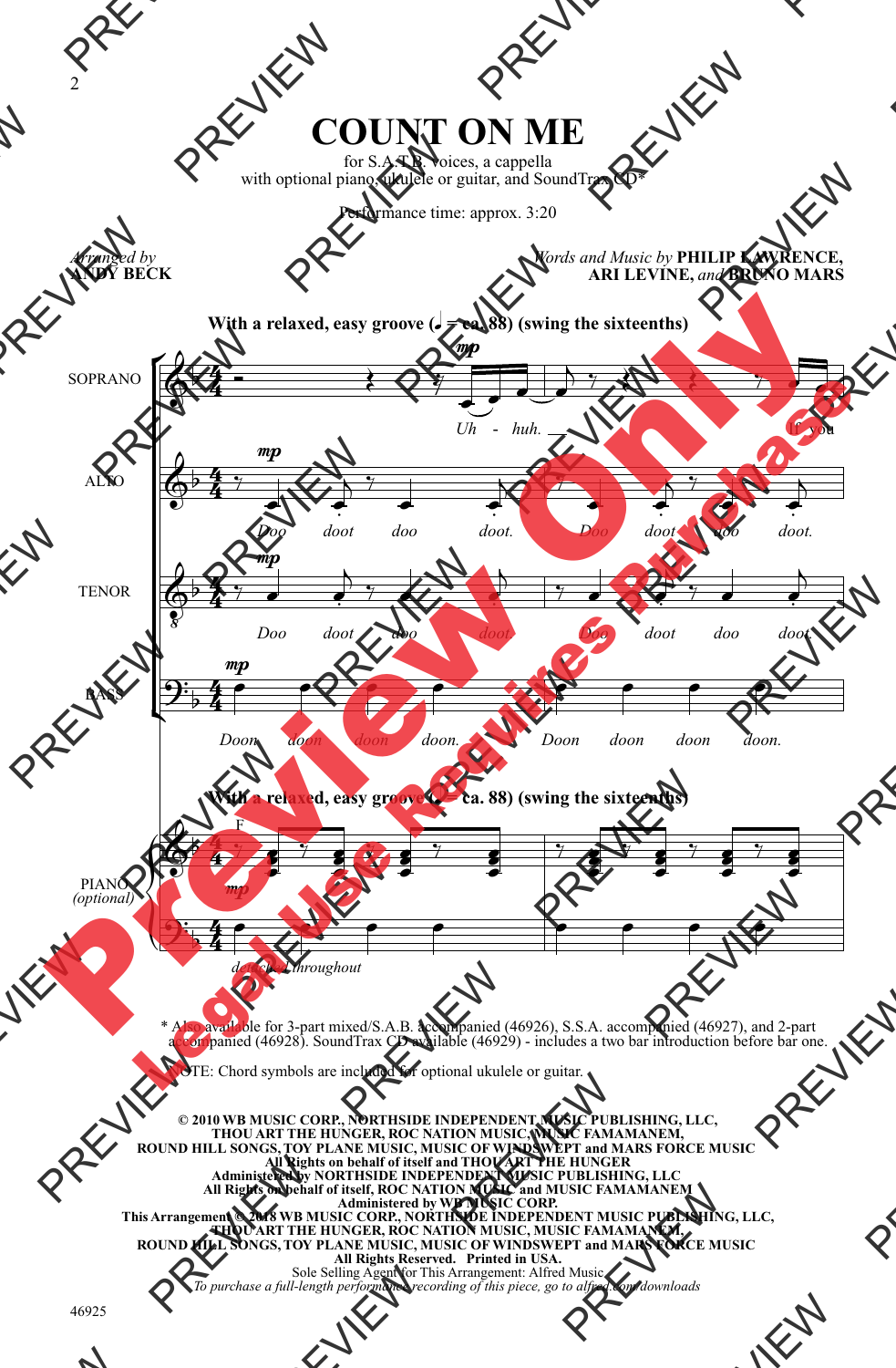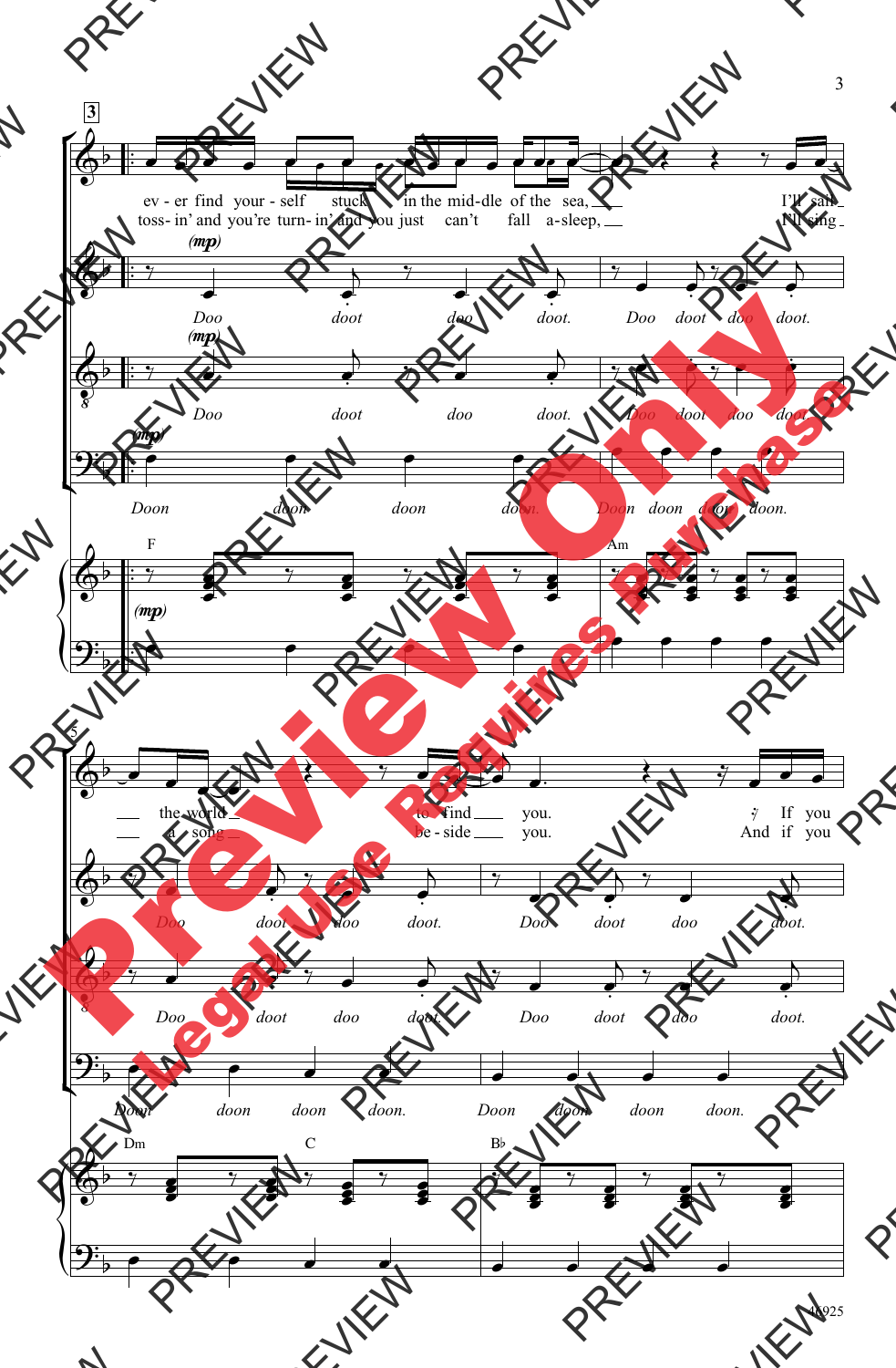

46925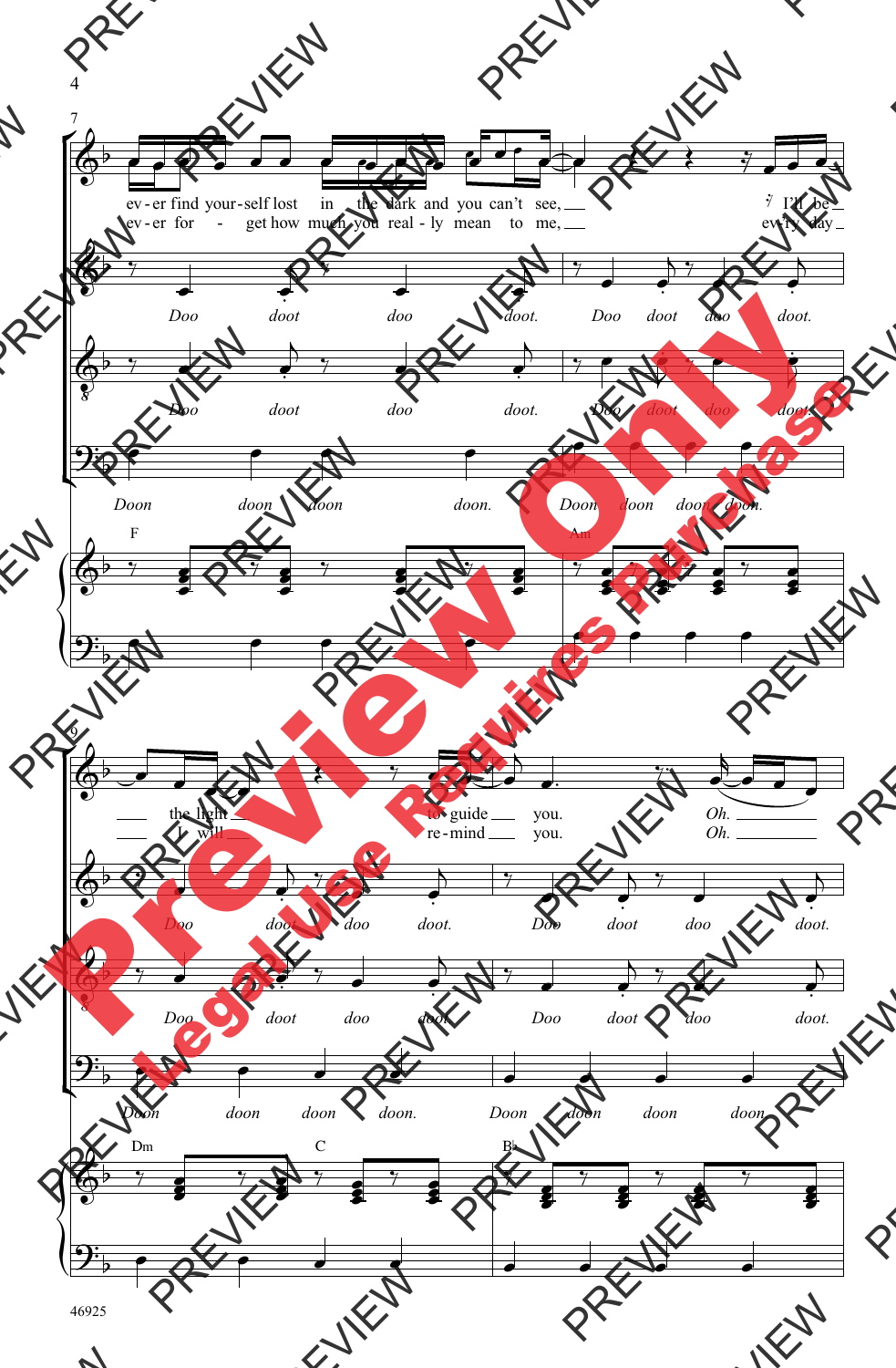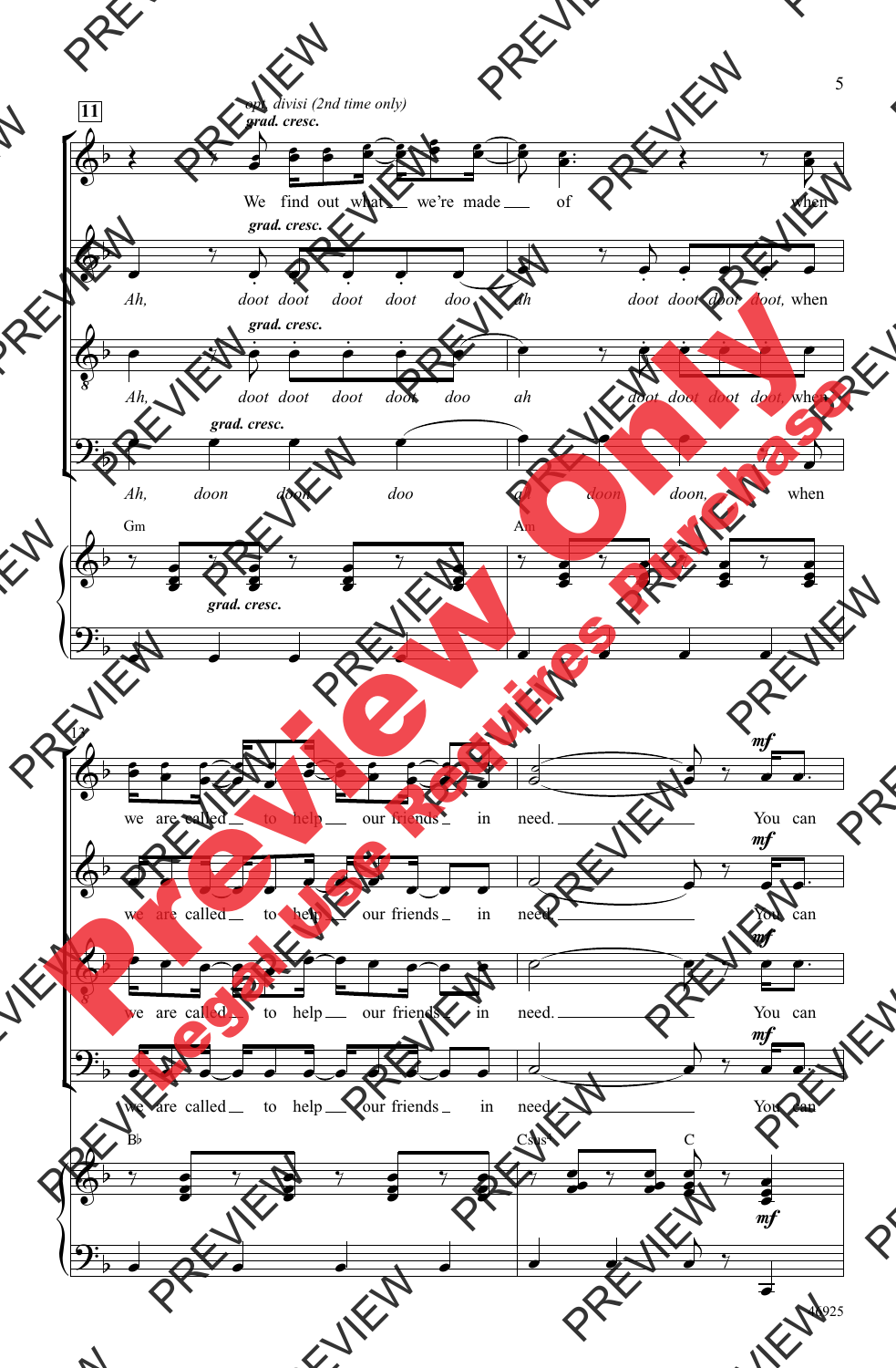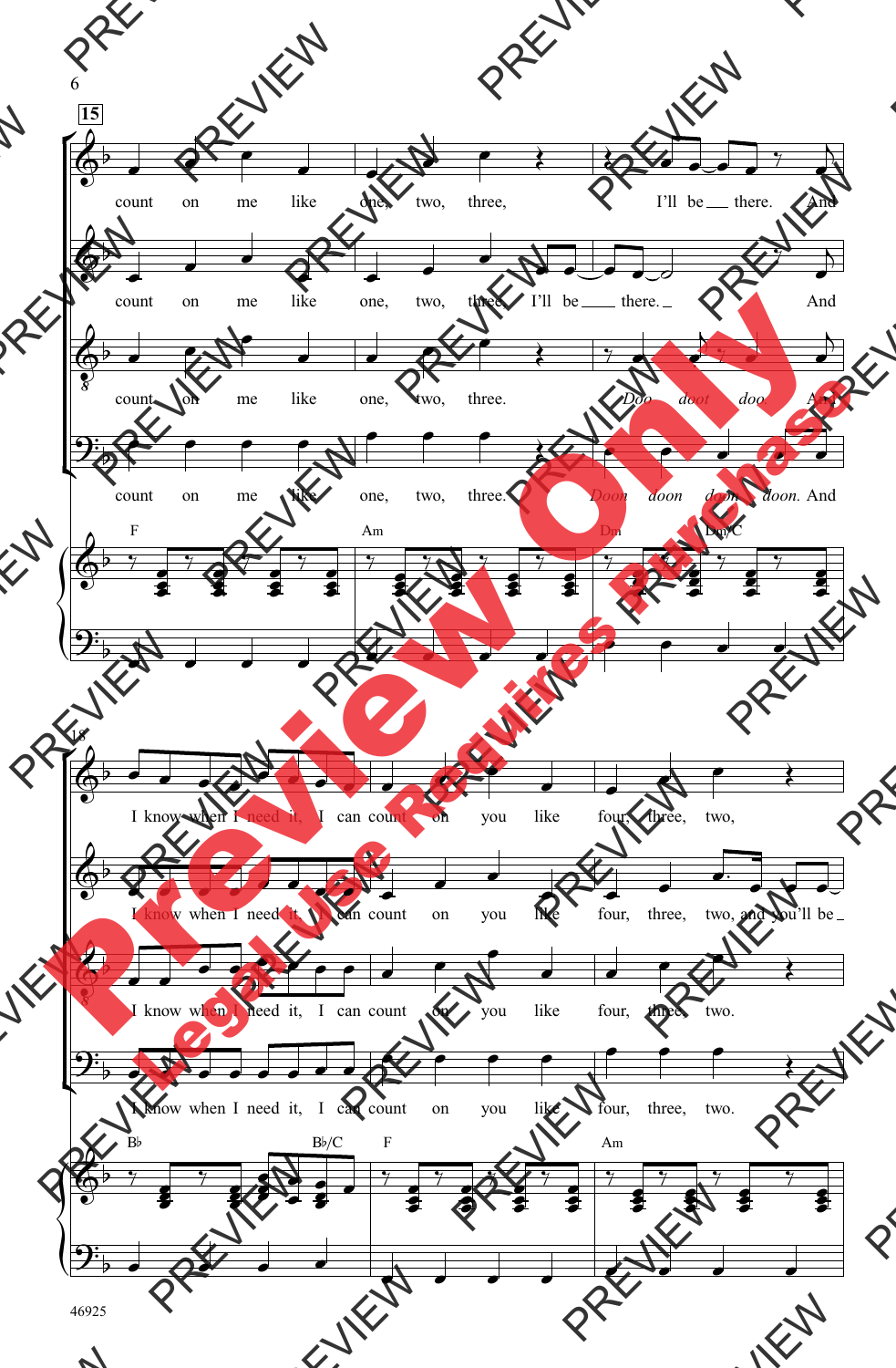![](_page_5_Figure_0.jpeg)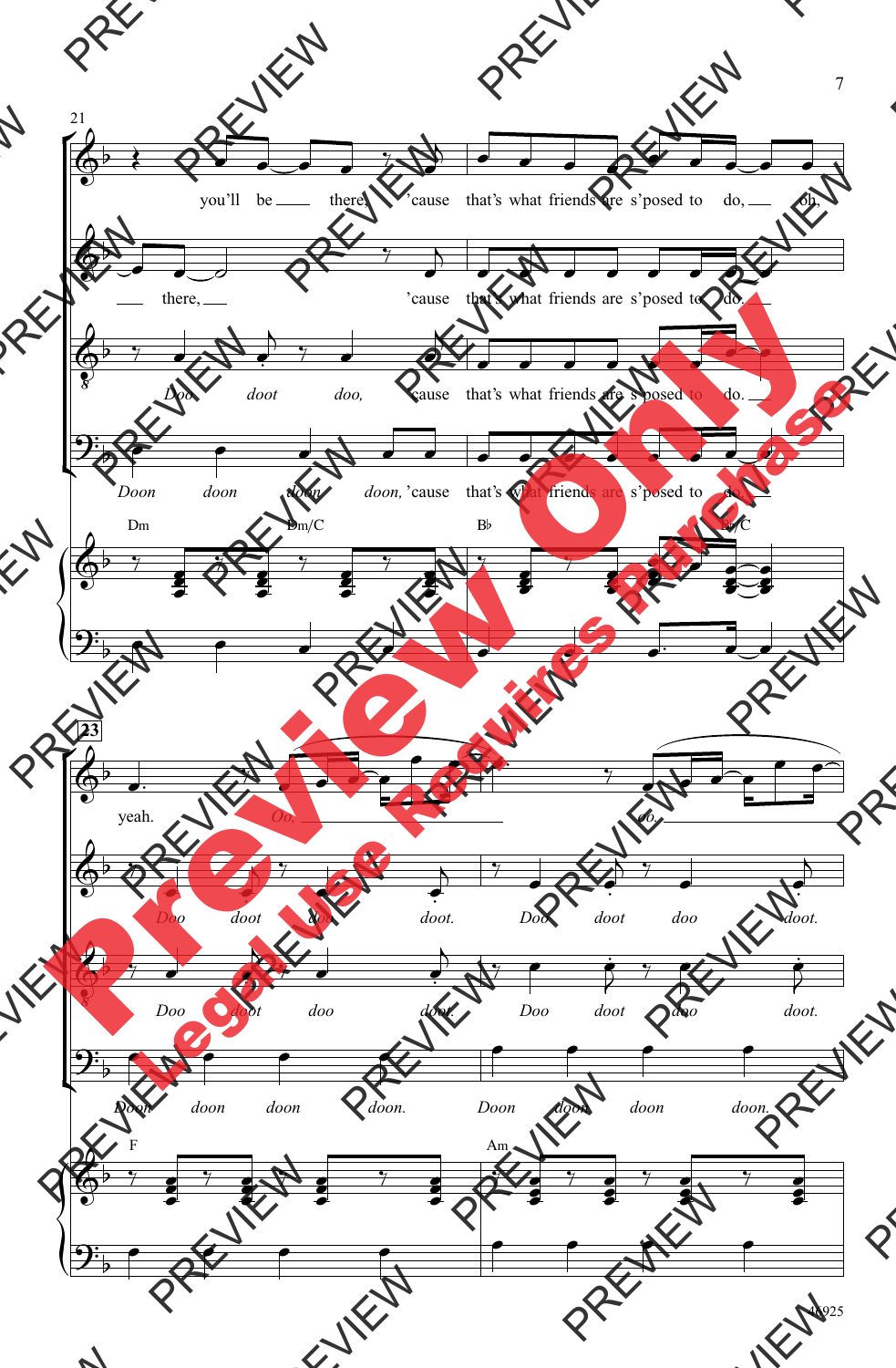![](_page_6_Figure_0.jpeg)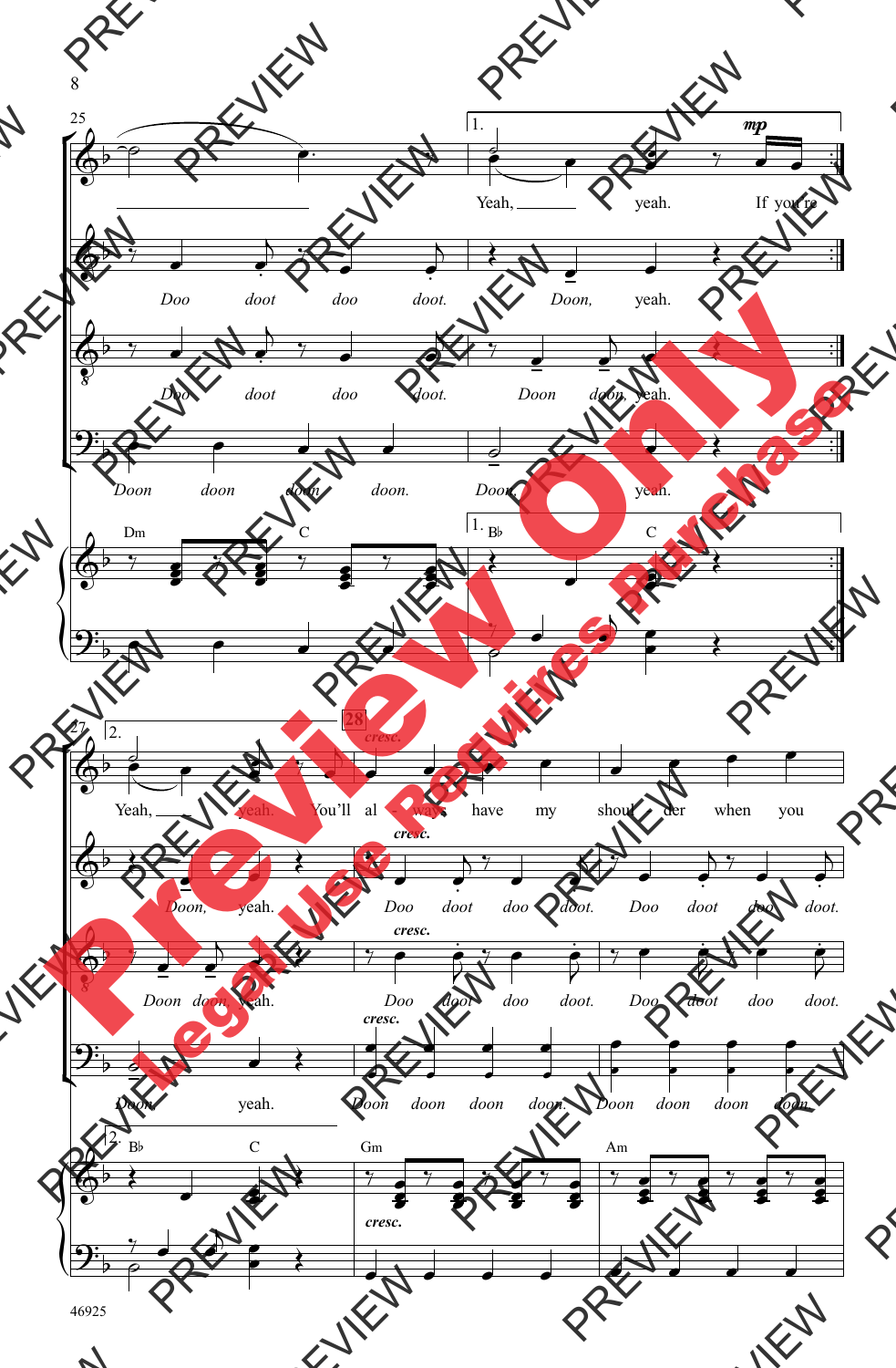![](_page_7_Figure_0.jpeg)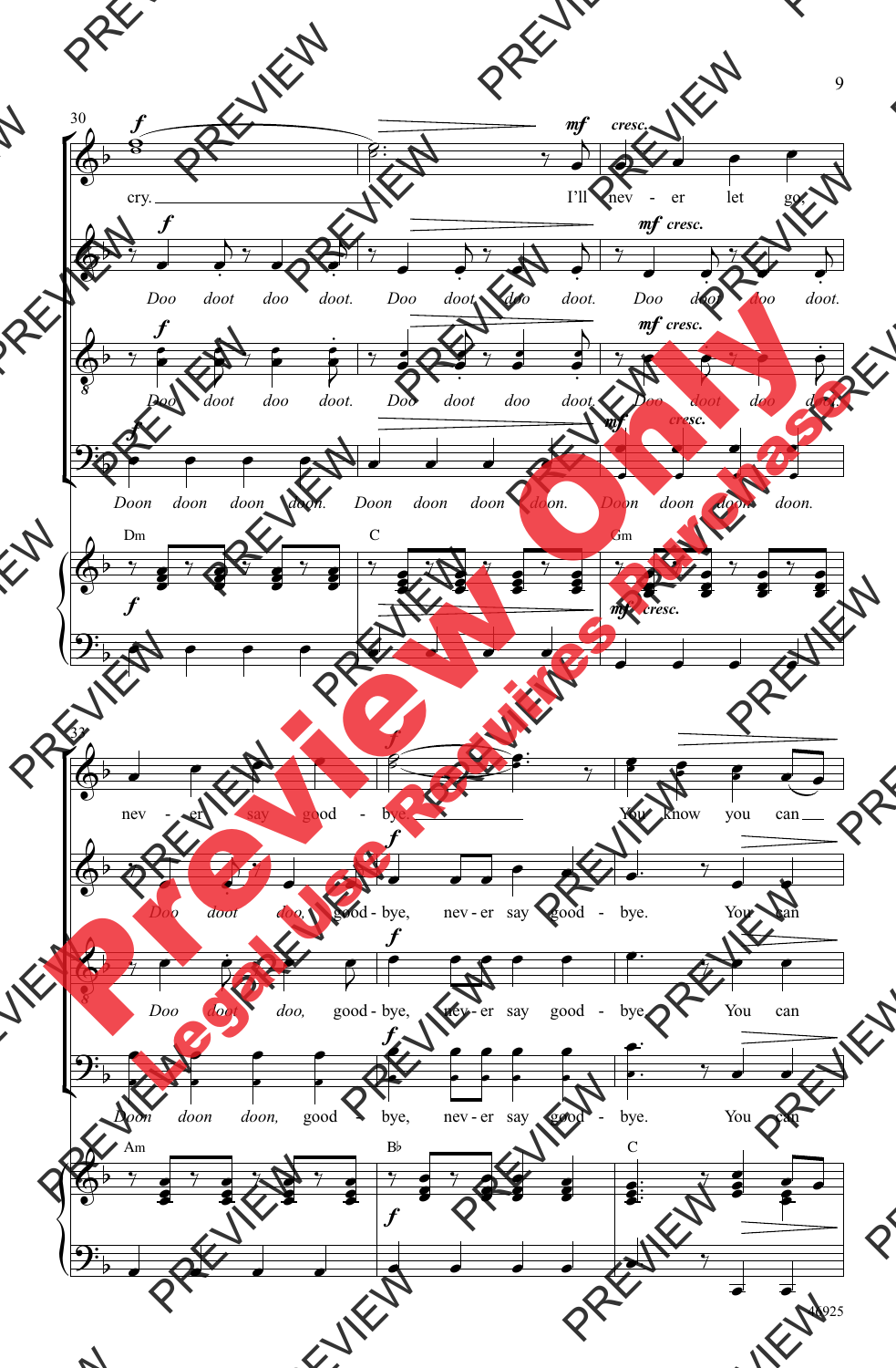![](_page_8_Figure_0.jpeg)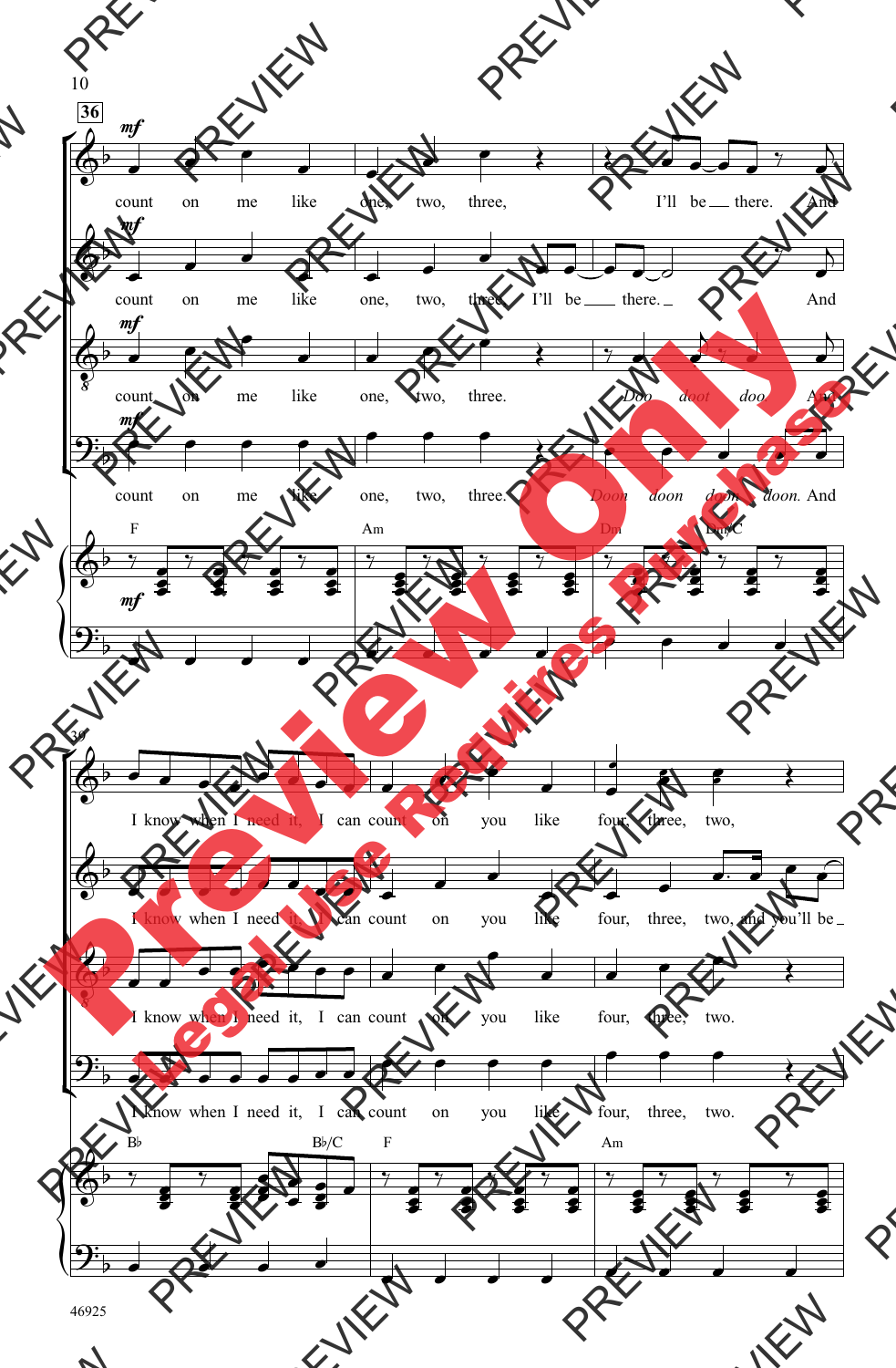![](_page_9_Figure_0.jpeg)